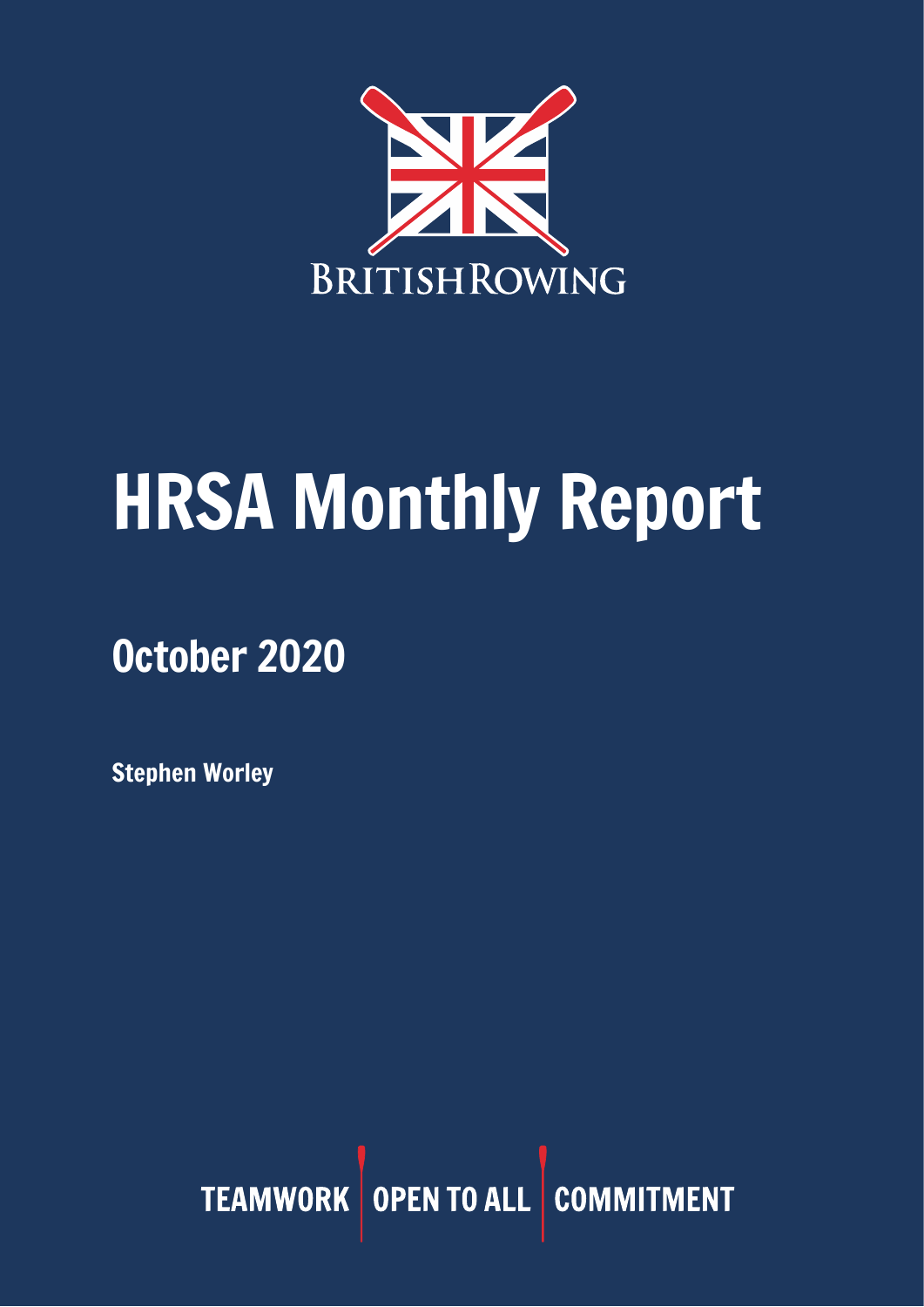# Fatal Incident in the Netherlands

A 63 year old male rower died following a collision between a gig like rowing boat containing seven people and a cargo ship carrying sand at about 8:15 pm on Tuesday 13 October on the river Oude Rijn in Valkenburg, the Netherlands. Six of the rowers managed to get ashore themselves but one was pulled ashore by bystanders and resuscitated. It is understood that the rower who subsequently died and three other members of the crew were taken to hospital and the remainder did not need further treatment.

This is a translation of the announcement on the Roeivereniging Ferox Facebook page.

*"Today we received the message that our rower of the Bacchus men's team has passed away. We are upset and sad about this. He joined the association in 2019 and since then we have known him as an enthusiastic and highly involved association member. Typical of him, he was always there. Also last Tuesday he was on starboard three as always. Who could have thought that a nice Tuesday evening training would end up in such a drama? Unfortunately, he didn't survive the terrible accident, the collision between the Bacchus and the freighter. He only turned 63 years old.*

*We will miss him so much!*

*Goodbye!"*

The club rows in wide fixed seat boats where pairs of rowers sit side by side. Roeivereniging Ferox is a relatively new club which was founded in 2000.

It is understood that the Chairman has sent a letter of condolence to the club and to the Netherlands Rowing Federation.

There were two incidents in British Rowing in October where a rowing boat collided with a motor vessel. These were much smaller than the cargo boat and there was no significant harm but we may not always be so lucky.

# Incident Reports in October

#### **Boats swept by strong streams**

There were several incidents where crews were swept into stationary obstructions by strong streams. These include being swept into guard posts at a weir, a boat moored to a pier, a bridge pillar, and against a tree. In many cases these happened when the boat was turning or spinning upstream of the obstruction.

In one case a launch went over weir when it was trying to protect the 8 that it was escorting. The 8 tried to spin upstream of the weir. The report contains the following:-

*"Attempting to prevent the 8 going down the weir, we positioned the launch close in alongside and in between them and the weir, putting the engine in neutral. Our attention at this point was on the 8 and not on our own position, the start of the weir being very difficult to see. Once the 8 had successfully spun, we realised that the launch had drifted towards the weir in the current, the engine was put back into gear but the propeller became grounded on the shallow bottom, the engine then cut out and despite paddling from the other two occupants, the launch was pulled over several drops before safely landing on the lower part of the river. It was then beached, and after an initial assessment of integrity, was carried up to the road, put in a car and taken back to the boat house. None of the occupants were injured."*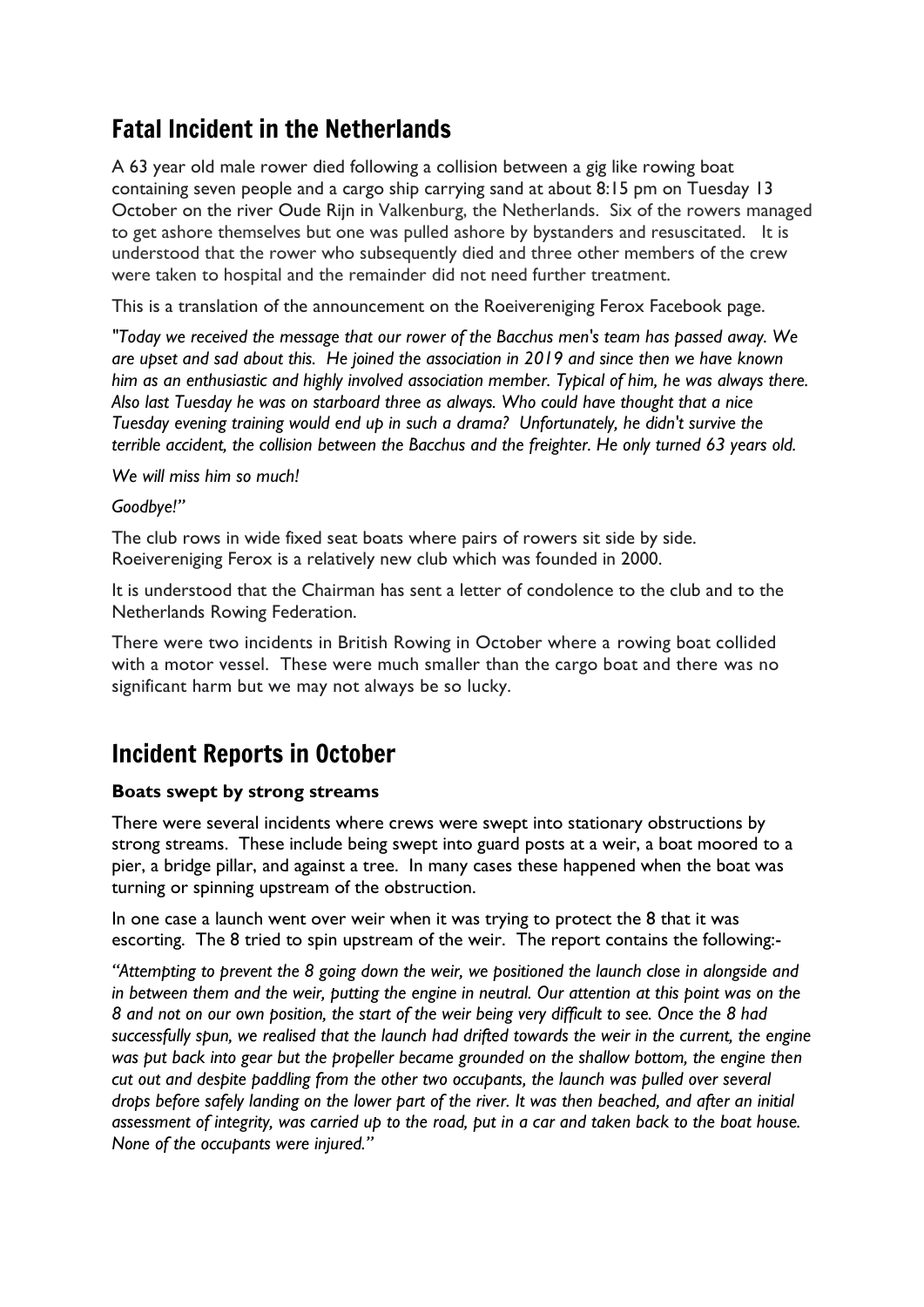When rowing resumes, please advise rowers to turn downstream of obstructions or, if they have to turn upstream (e.g. of a weir) then to maintain a sufficient distance from the obstruction so that they can turn safely. It may help to show them the [Safety Alert on](https://www.britishrowing.org/wp-content/uploads/2019/12/Safety-Alert-Keep-clear-of-Weirs-Dec-2019.pdf)  [Weirs](https://www.britishrowing.org/wp-content/uploads/2019/12/Safety-Alert-Keep-clear-of-Weirs-Dec-2019.pdf) and the [Safety Alert on avoiding being swept into danger.](https://www.britishrowing.org/wp-content/uploads/2018/04/Safety-Alert-dont-be-swept-into-danger.pdf)

#### **Mid River Collisions**

There were several head-on collisions reported to be in the middle of the river or waterway. It is also possible that crews strayed onto the wrong side of the river. The reasons for crossing the centre line included inexperience, moved out to avoid anglers (2), and overtaking. Please advise crews to avoid crossing the centre of a waterway and if they have to do so then please advise them to use extreme care and maintain a good lookout. Wearing Hi-Vis kit would help too, see the **Safety Alert** on Collision Avoidance.

#### **Other Incidents**

There was an incident where the steering of 4x failed. When questioned the response was that the "*4x wasn't checked before going afloat but there was no reason for it to be checked as it hadn't been out for weeks, if not months and as far as could be remembered there hadn't been any reports of the steering foot plate or the rudder not working correctly*". I explained that these are compelling reasons why the boat should have been checked. References to the "[Check the](https://www.youtube.com/watch?v=Jv294UHbj0s)  [Boat](https://www.youtube.com/watch?v=Jv294UHbj0s)" video and the relevant [Safety Alert](https://www.britishrowing.org/wp-content/uploads/2015/09/Safety-Alert-Check-Your-Boat-Before-You-Go-Afloat.pdf) were also provided.

In another incident the reporter persistently tried to identify the ways in which the other crews should have acted to avoid the collision with her. She was encouraged to review her own behaviour and try to identify ways in which she could have acted to avoid the collision. This was discussed at a National Rowing Safety Committee meeting and it was suggested that the advice in the safety culture section of RowSafe should be modified to address this issue. This has been completed (see below).

In a further incident an outboard motor became detached from a launch, fell into the water and was lost. Please consider using bolts, in addition to clamps, to fix the outboard to the transom.

In another incident it was reported that a rower who has epilepsy is safe to row because, "*in line with British Rowing guidelines, she wears a self-activating lifejacket for every outing, and never sculls without somebody on the bank*". This is not true. It was pointed out that there is no mention of the use of a lifejacket in the ["Guidance from the British Rowing Medical Panel](https://www.britishrowing.org/knowledge/safety/health-and-fitness/rowing-and-epilepsy/)  [on Rowing and Epilepsy](https://www.britishrowing.org/knowledge/safety/health-and-fitness/rowing-and-epilepsy/)".

#### Working with Coastal Rowing WA Inc

Advice and support continue to be provided to Coastal Rowing in Western Australia. A further Zoom meeting is being scheduled to review progress and discuss any further information or advice that is needed.

This support and advice are highly valued. So much so that at least two of the members of Coastal Rowing WA have become individual members of British Rowing and the organisation has applied to become a British Rowing "Associated Organisation".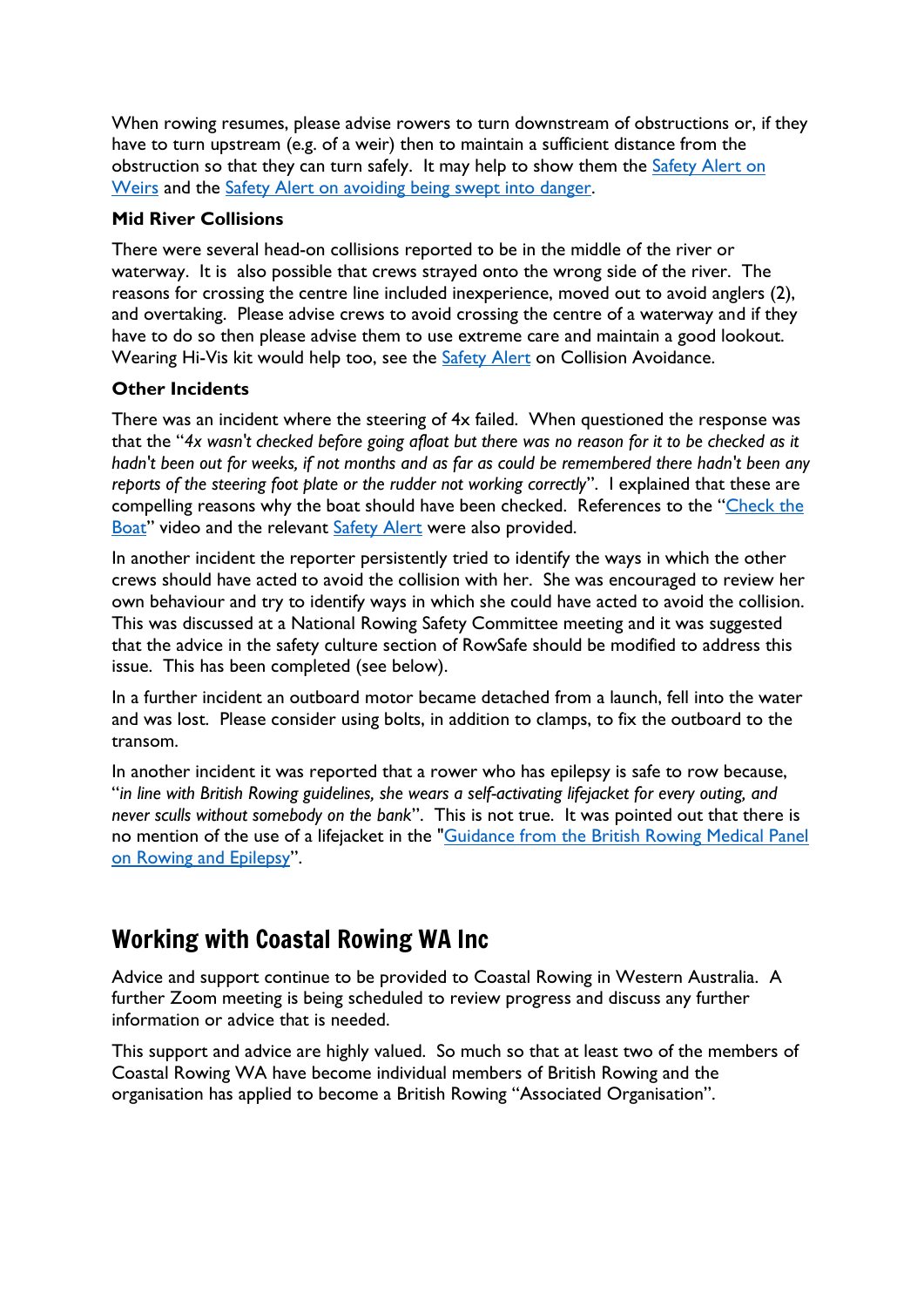#### Support for Rowing Ireland

There has been a request from a former colleague at British Rowing to provide support for Chairman of the Rowing Ireland Water Safety Advisory Group who is also a newly appointed Club Support Officer.

The serious incident in Limerick in February 2019 was discussed and copies of Monthly Reports that contained advice on what had been learned from this incident was provided. Links to RowSafe, the archives of Monthly Reports and Safety Alerts and the latest Analysis of Incident reports were also shared. The feedback was that the information provided is already a valuable source for the Chairman and his colleagues on the safety committee.

An outline of the other material on the website that is not in the public domain was also provided. This includes online modules on Risk Assessment (both basic and advanced), Cold Water Immersion and Hypothermia, and the Capsize Drill (with separate modules for coaches and for rowers), all available [here.](https://www.rowhow.org/mod/page/view.php?id=6650)

#### Support for Dragon Boat Canada

There was a request from a member of the safety and wellness committee of Dragon Boat Canada who are in the process of updating and revamping their safety documents. She thought that RowSafe is an excellent model for what they would like to do. She wanted to inquire about permission to adapt elements of the RowSafe document for Dragon Boat paddling.

The response was that RowSafe is in the public domain and can be accessed by anyone, anywhere. We also have other information and training courses that are not in the public domain. The ones on Hypothermia would be particularly relevant. I offered to review some of this material with her in a Zoom meeting (or similar).

As RowSafe is in the public domain then it could be adopted and a link inserted into the Dragon Boat Canada website. It is updated every year so this would be safer than hosting it on your website as the link would always be to the current version.

It may be possible to incorporate extracts from RowSafe into Dragon Boat Canada's safety guidelines providing the source of the information is acknowledged. I am able to provide RowSafe as a word document but would need to consult with colleagues before doing so.

# Support for Scottish Rowing

There was a request for help for members of a Scottish University Boat Club to access the Cold Water and Hypothermia online learning module. Most of the members are not members of British Rowing and cannot gain access. This matter has been referred to the Membership offices of both British Rowing and Scottish Rowing.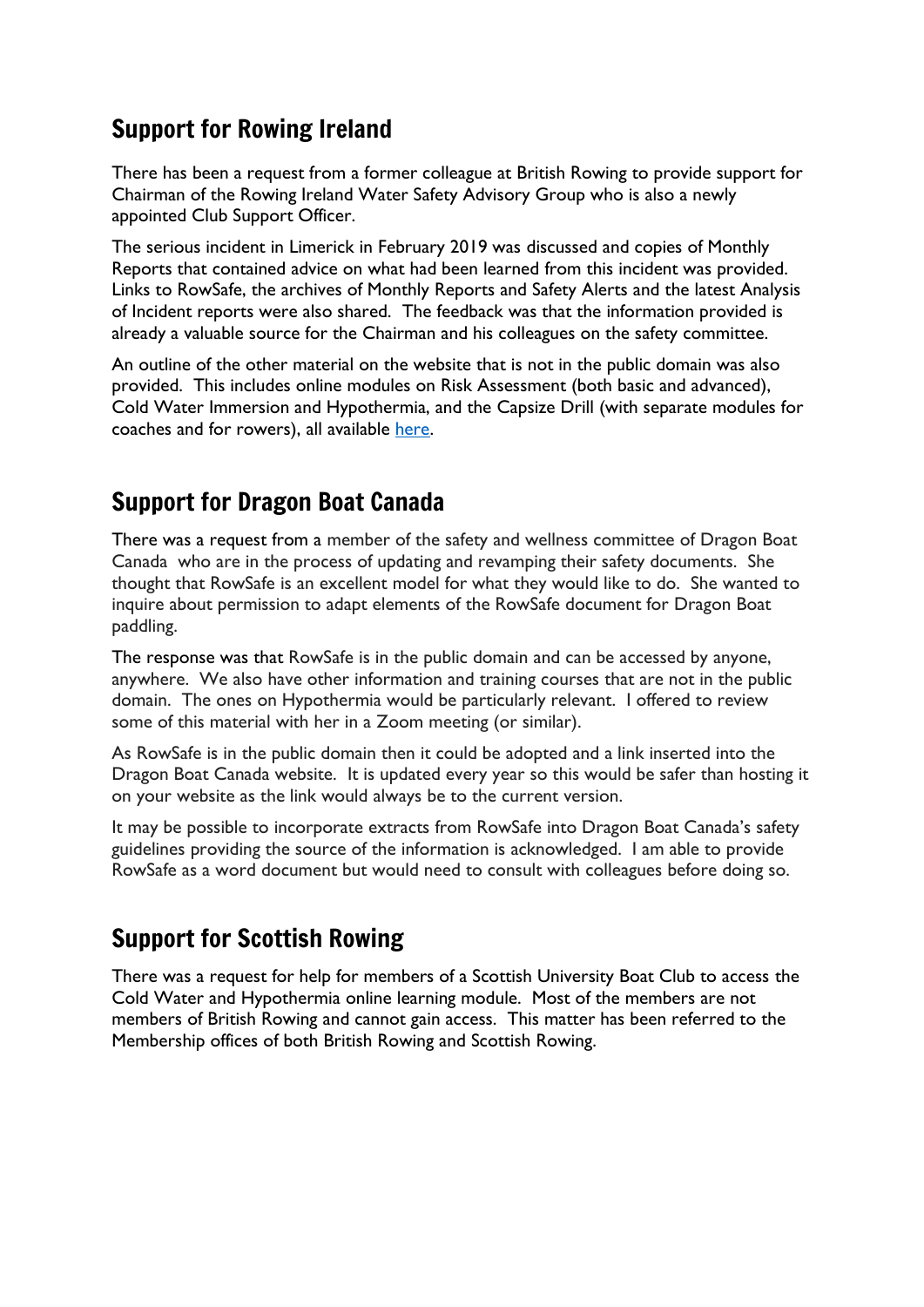## Progress with RowSafe

There were technical problems in the production of the final document due to the change of software used. This change should make future revisions much easier to complete. The final proof reading and edits have been completed and the document is ready for publication. The presentation that summarises the changes has been revised and accompanies this report.

The recent changes include the addition of the following text in the section on Safety Culture:-

*Everyone is expected to:*

• *Examine their own actions if they are involved in an incident and identify opportunities for improvement.*

and

*Members should always:*

• *Report all the incidents that they see and consider how they could have been avoided.*

The new reference to the use of "Wellies" afloat has been removed pending further research, as explained elsewhere in this report.

#### Launch Safety

There was a question about safety precautions in launches. In particular there was a request for advice on battery covers, fuel compartments, and extra kill cords.

The response was that there is information on launches in [Chapter 7](https://www.britishrowing.org/wp-content/uploads/2019/04/Row-Safe-April-2019-Chp-7.pdf) (Equipment) of RowSafe and on Launch Driving in [Chapter 5](https://www.britishrowing.org/wp-content/uploads/2019/04/Row-Safe-April-2019-Chp-5.pdf) (Competence). There is information on equipment to be carried on the RYA website [here;](https://www.rya.org.uk/knowledge-advice/safe-boating/look-after-yourself/equipment-for-uk-pleasure-vessels/Pages/hub.aspx) however, this largely relates to boats at sea.

There were some specific questions, the answers are:

- Battery boxes should always have a cover or lid made of a non-conductive material
- Fuel tanks should be fixed (e.g. tied) into the boat and
- An extra kill cord should be carried if there are two or more people on the boat so that if the driver falls in and takes his kill cord with him or her then the other person can start the motor and rescue the driver.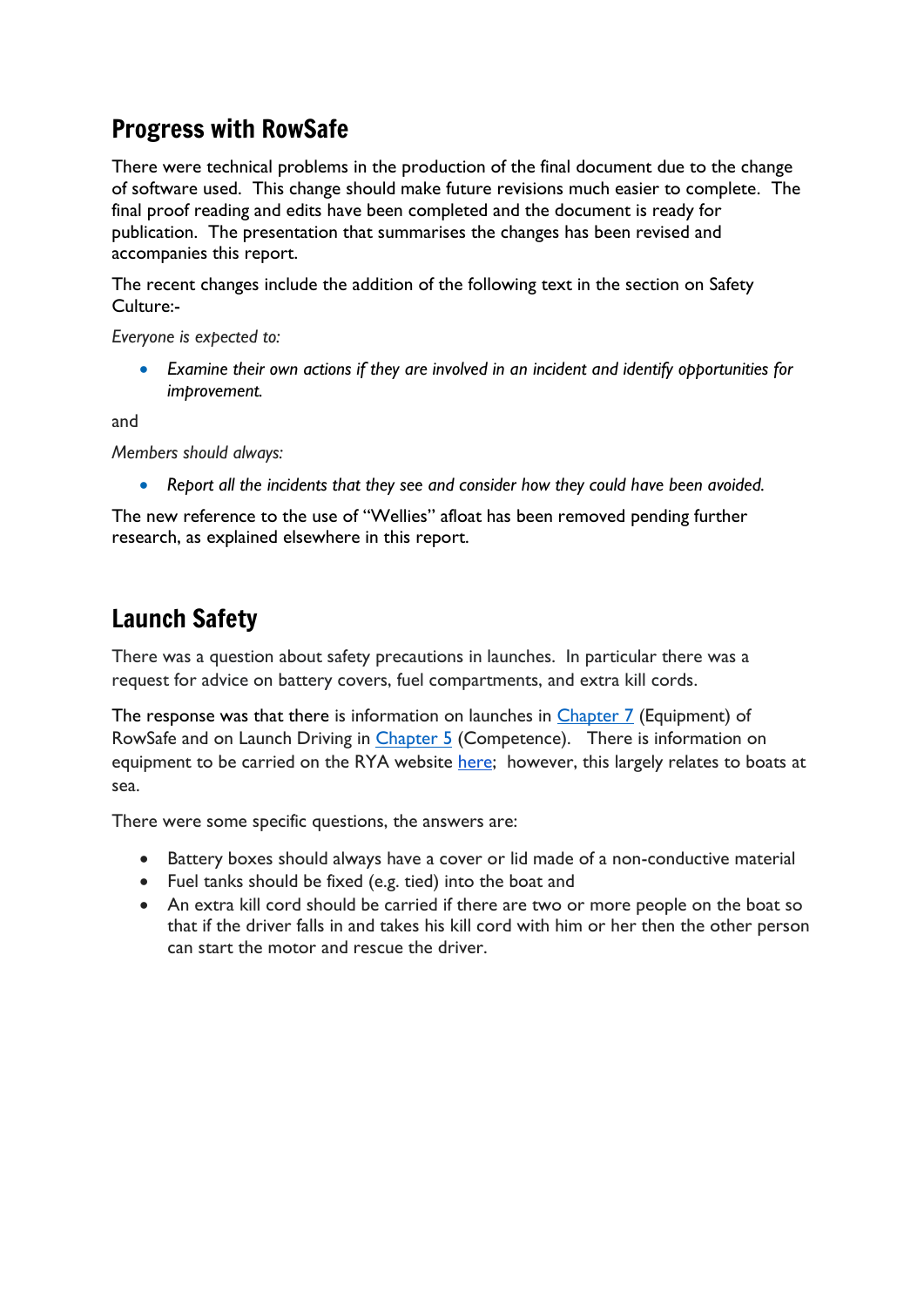#### Competence requirements for rescue boat drivers

There was a request for guidance on two issues relating to volunteer launch drivers with no Royal Yachting Association (RYA) Power Boat Level 2 qualifications. They relate to:

- 1. Helming a rescue boat if there is an incident on the water.
- 2. Coaches and Volunteers who have helmed a boat for many years and have competence gathered over the years.

The response was that the relevant statement in RowSafe is in section 5.2, Launch Driving, this includes:-

*Club Officers are expected to:*

- *Identify those members and others who are permitted to use the club's launches.*
- *Maintain a register of people permitted to drive its launches.*
- *Ensure that everyone who is permitted to drive launches is competent and suitably qualified to do so. The level of qualification required will usually be determined by the Risk Assessment but, in most cases, RYA Level 2 Powerboat (with a Coastal Endorsement if used on coastal waters) should be sufficient.*
- *Where a radio is carried, ensure that someone in the launch is competent to use it and knows which channels to use.*
- *Check the competence of its launch drivers from time to time.*

We will have to remove the reference to the Coastal Endorsement as the RYA no longer offers this qualification.

If we look at the Health and Safety Executive (HSE) website we can find a useful definition of "competence" [here.](https://www.hse.gov.uk/competence/what-is-competence.htm) It is "*Competence can be described as the combination of training, skills, experience and knowledge that a person has and their ability to apply them to perform a task safely. Other factors, such as attitude and physical ability, can also affect someone's competence."*

There is no mention of qualification in the HSE definition; competence is task specific.

The competence needed to drive a coaching launch may not be sufficient to perform a rescue. The RYA has an additional qualification for Safety Boat drivers and this covers rescue techniques. The club should assess its drivers and determine which ones it believes to be competent for each task. It could conduct tests on driving skills and rescue techniques and keep records of the results.

It is up to each club to determine who is competent to drive its launches but please do this carefully. The tasks to be undertaken can be identified in your risk assessments. If the river environment is benign then this will impact on the level of competence required. Evidence of training (i.e. qualifications) is important and relevant but is not the only indication. There are people who have few, if any, qualifications but who can perform some tasks very well.

However, please be careful because some navigation authorities require launch drivers to be qualified and your insurers may have their own requirements.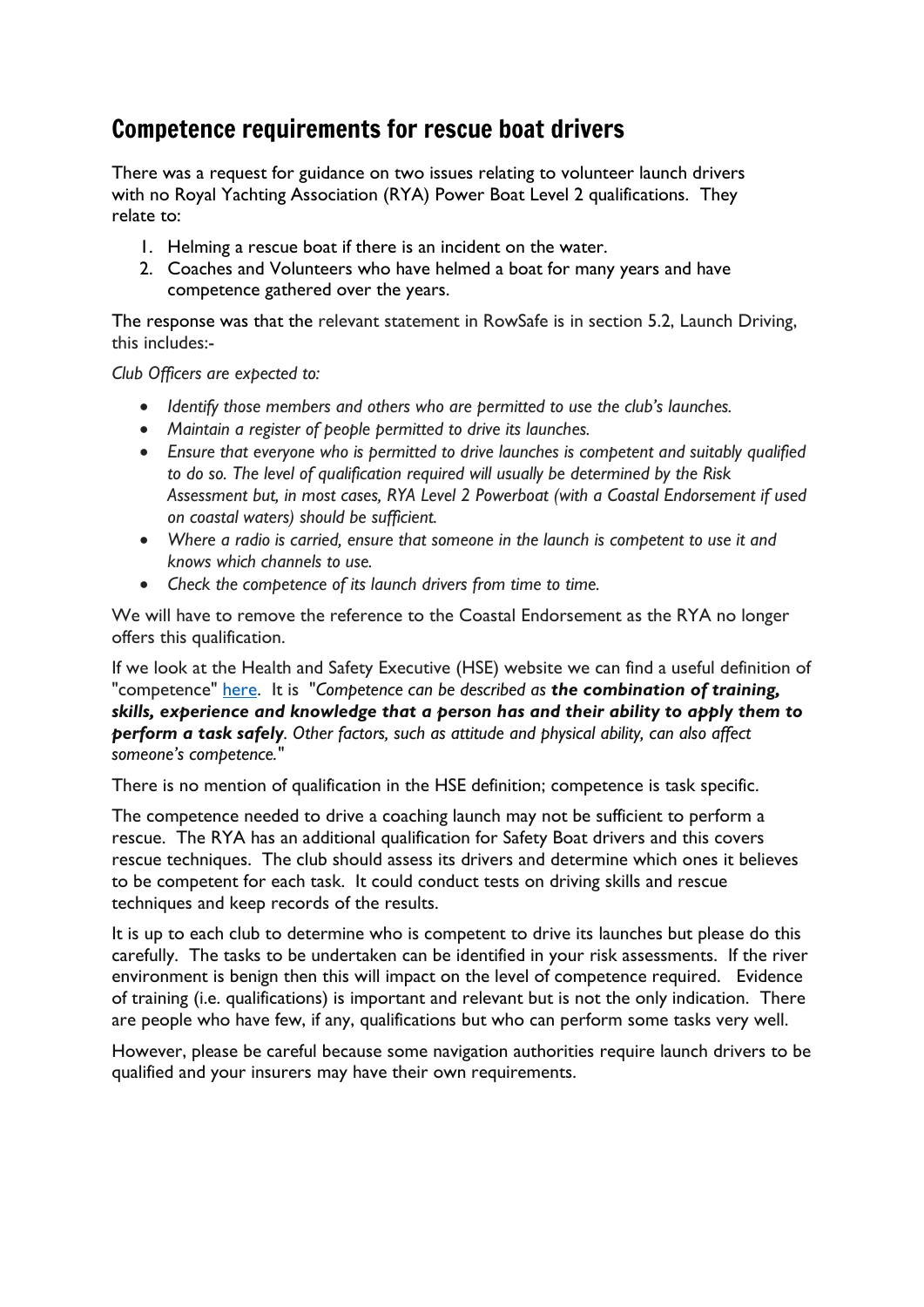#### Buoyancy Aids for Juniors

There was a request for information on which is the most appropriate Personal Floatation Device for J12 & J13 rowers. The response was as follows:-

As a general rule, buoyancy aids are recommended for people who expect to enter the water, or where it is very likely that they will do so. These include kayakers (especially on white water), sailors of small dinghies, water skiers, wind and kite surfers, etc. These people often also wear wetsuits. Lifejackets are used by people who do not expect to enter the water but who may do so unexpectedly. Rowers, coxes, coaches, etc. fall into this category.

Buoyancy aids normally provide 50 Newtons (N) of Buoyancy and inflated lifejackets provide 150 N. 275 N lifejackets are normally only used offshore.

There is a problem when buying manual inflation lifejackets for juniors. Most small lifejackets are bought by parents for their children and the parents want them to be autoinflation. If you want small size manual inflation lifejackets then there is a fix for this and this is described in the September 2018 Monthly Report where it says:-

*The rules of racing, and common sense, require that coxes of bow loaded boats wear manual inflation lifejackets. This is also specified in RowSafe section 7.3, Safety Aids. They should not wear buoyancy aids or auto-inflation lifejackets as these will tend to hold them in an inverted boat should the boat capsize.*

*Unfortunately, manual inflation lifejackets are not available in a small size. The best available solution is to remove the firing head from the actuation mechanism and replace it with a blanking cap. These are proprietarily available devices obtainable from lifejacket suppliers. There is more information at <http://www.crew-safe.co.uk/acatalog/United-Moulders-Blanking-Cap.html>*

*There is a problem with this approach because, although it converts an auto-inflation lifejacket into a manual inflation one, as required, it does not change the appearance of the lifejacket and it will still appear to be an auto inflation lifejacket. Clubs should take great care to ensure that users know which type of lifejacket they are using. It may help if all a club's auto inflation lifejackets are one colour and the manual inflation ones are all a different colour.* 

#### Waterproof Cases for Mobile Phones

There was a question about the buoyancy of mobile phones in waterproof cases. One rower found that theirs did not float. Luckily, they located the phone at the bottom of the river.

If you search the internet for "floating waterproof phone case" page you will find many, some of them are not very expensive. Some seem to have an air pocket around the outside. Alternatively, a cork or similar floating object may be able to be inserted inside the case or tied to it, or the case can be attached to the rower or to the boat.

It would be prudent to test the phone in its case in a bucket of water rather than in the river. This will make it much easier to retrieve.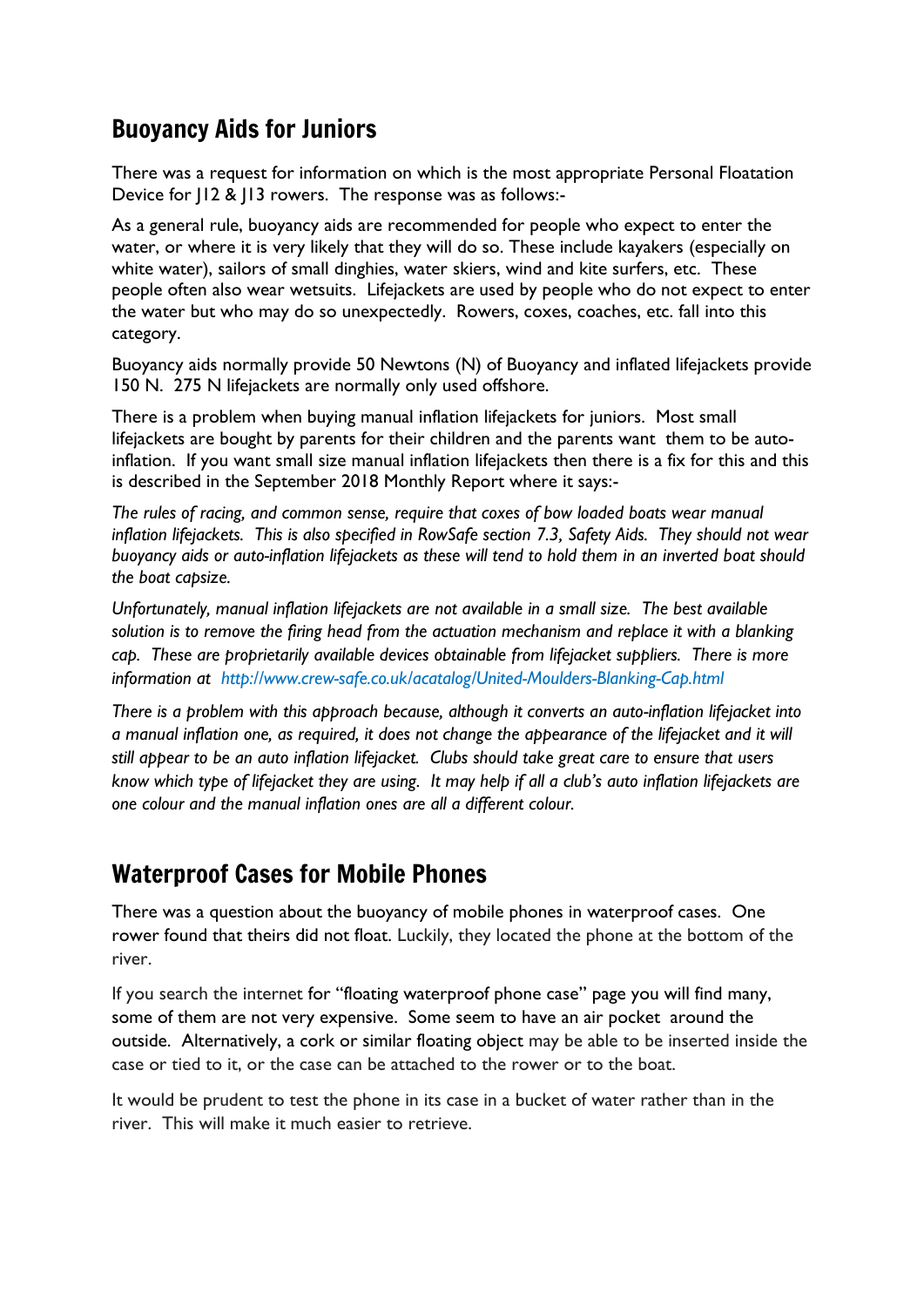#### Risk Management and Risk Assessment

There was a question about the difference between Risk Management and Risk Assessment. Completing a Risk Assessment is a two step process, the first step is to produce a Risk Management plan.

The term "Risk Management Plan" is not a good descriptor but it was the best available. The risk management plan approach was developed as a first step in the development of a risk assessment because:-

- we needed something simple for coaches on the level 2 course
- coaches had difficulty with completing the full risk assessment
- the risk assessment looks difficult and people were apprehensive when faced with the template
- we wanted to provide a simple way of thinking about risk and taking the appropriate precautions

The Safety Basics training shows that the Risk Management plan simply lists:

- the Hazards,
- the Hazardous Events that each hazard can cause.
- the Barriers that reduce the probability of a Hazard causing a Hazardous Event and
- the Controls that reduce the harm caused by a Hazardous Event should it happen

The vulnerable area of this process, and all other risk assessment methodologies, is that sometimes hazards are missed. We try to help with this by providing a list of different types of Hazard. There is further help in RowSafe with pages of examples of Hazards, Barriers, Hazardous Events and Controls.

The thinking that the risk management plan encourages helps a coach at the start of an activity to review the conditions etc. and decide what to do. The coach can quickly identify the Hazards that are present at the time (weather, stream speed, obstructions, other water users, etc.) and think about the Hazardous Events each could cause. They then think about how to stop the hazards causing the hazardous events (the Barriers) and what can be done to reduce the harm should a hazardous event occur (the Controls). This is intended to be a mental process but it is best learned by compiling a few written examples.

They can decide whether it is safe to do what they planned to do with the people present or whether more Barriers or Controls are needed. It is important to take the capabilities of the rowers into account. The club 1st 8 may be able to cope with conditions that would overwhelm a J13 1x.

The Risk Management Plan helps because the Hazards, Barriers, Hazardous Events, and Controls can be copied directly into the Risk Assessment. All that remains is to identify the actions needed to keep the Barriers and Controls effective, identify the harm that a hazardous event could cause and estimate the severity of harm that could be caused and the probability of that level of harm resulting.

RowSafe expects that all Club and Competition (new name for Event) Rowing Safety Advisers have completed the Advanced Risk Assessment training so that they are able to complete Risk Assessments.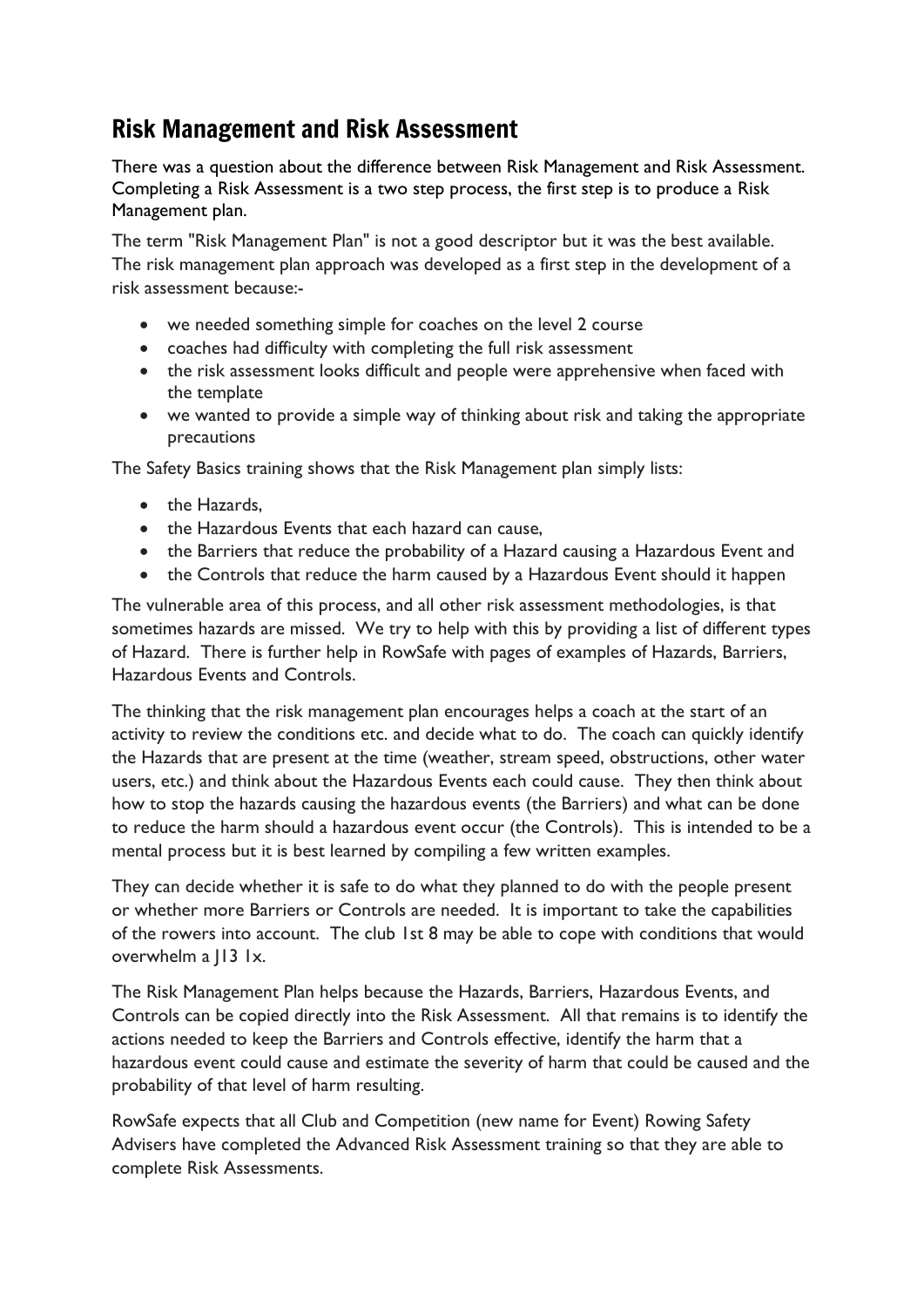#### **Wellies**

There was a question relating to the planned change to RowSafe that advised against wearing "wellies" when afloat.

This all started with an article in a yachting magazine some time ago. There was a test in a swimming pool with a new young member of staff. He was wearing garden wellies and tried treading water. He would have drowned were it not for the fact that someone had the forethought to attach a rope to him so that he could be hauled out.

The issue with water in wellies is nothing to do with weight, it is all about viscosity. Below the surface in a body of water, the water has mass but it does not have any weight. You can think of it as neutrally buoyant.

There are several techniques for treading water. One involves lifting alternate feet slowly and pushing them down quickly. The viscous drag of a body moving through water is proportional to the square of the velocity so slow movements up and quick movements down tend to result in a net upwards force over a period of time. It allows people to keep their heads above water.

The effect of loose garden wellies is a bit more complex. As the foot is lifted the wellie tends to splay open, increasing its horizontal area and tending to increase the downward force. As the foot is pushed downwards the wellie collapses against the person's leg, reducing the horizontal area and resulting in a small upwards force. The net effect is that there is a downward force on the person and they sink. This causes them to panic so they tread water faster and sink more quickly.

Wearing waterproof trousers over the wellies, particularly if they are fastened at the ankle should prevent this from happening.

Lifejackets help but these sometimes take a second or two to inflate. In this time a panicking person may have sunk deep enough and inhaled enough water to cause permanent harm.

I have been trying to find further evidence for this recommendation and until it is found then we should wait until knowledge is more certain. If I can find sufficient evidence that could be shared in a safety alert.